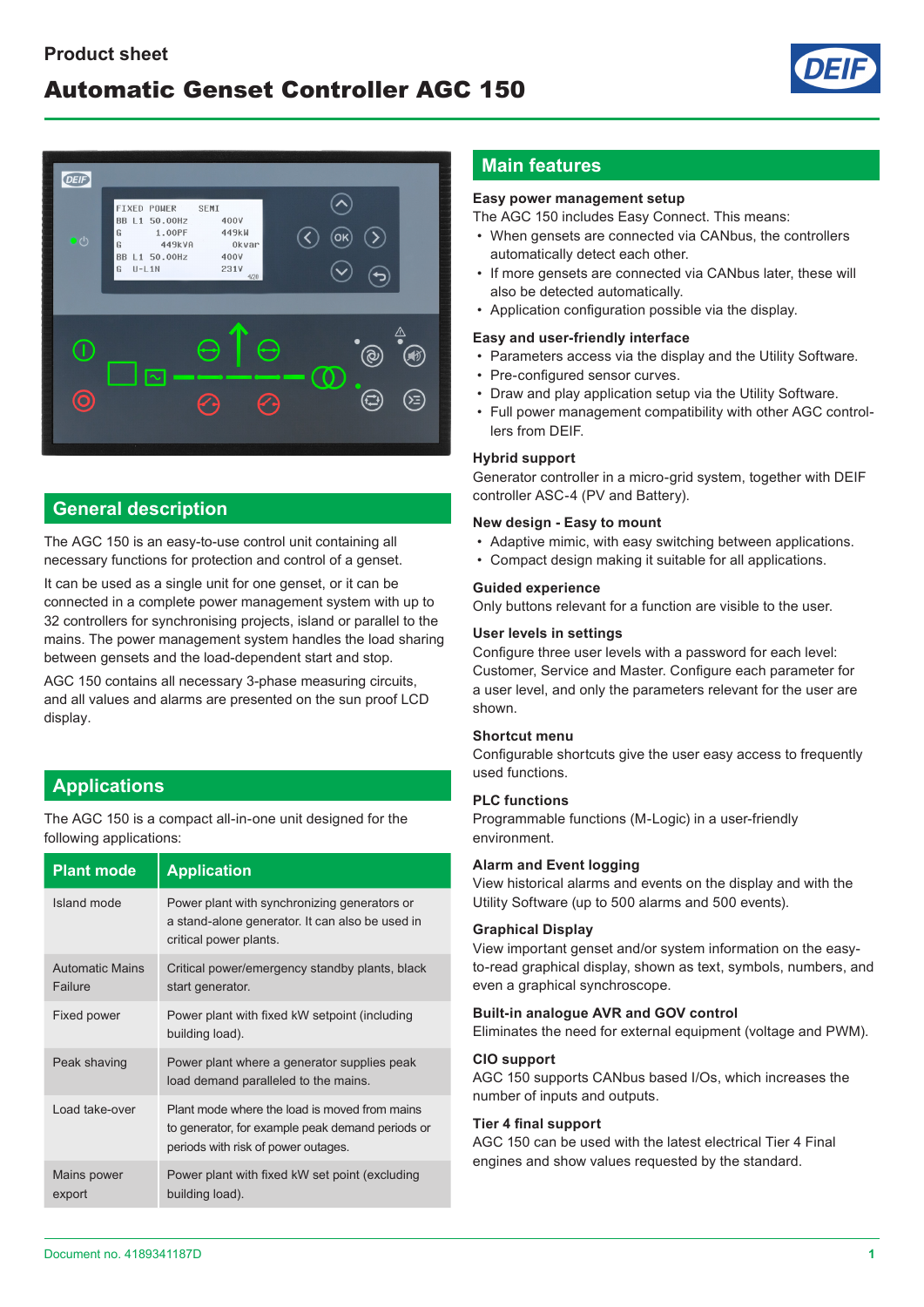# Functions and features

### **Key functions and features**

- Engine start sequences
- Engine and generator protections
- Engine communication via CANbus
- Run coil and crank configurable when using electric engine
- Tier 4 Final support with clear alarm indications
- Diesel and gas genset support
- 3-phase generator and busbar sensoring
- Phase compensation for D/Y transformer
- Four current sensing inputs
- Integrated governor and AVR outputs for control
- State-of-the-art synchronisation and load sharing
- Synchroscope and sync check
- Digital voltage regulation support for different DVR
- Voltage and frequency matching
- Three synchronisation methods: Dynamic, Static and Close before excitation
- 12 digital outputs (configurable)
- 12 digital inputs (configurable)
- Two analogue outputs (-10 to 10 V)
- Four multi-inputs:
	- Resistor, 0 to 4000 Ω
	- Voltage, 0 to 10 V
	- Current, 4 to 20 mA
	- Digital input
- Deadbus sensoring
- Ground relay
- Mains support for stand-alone system (AMF)
- Analogue load sharing with external box
- 128 genset support via digital load sharing (CANshare)
- ROCOF and Vector jump protection
- Fuel usage monitoring
- Maintenance alarms
- Grid support
- Ethernet interface as standard

### **Power management**

- A power management system can include up to 40 controllers (32 genset or mains support and 8 bus tie breakers)
- ASC support (Solar, Battery)
- ALC support (load management)
- Load sharing support via PM with AGC-4 and AGC 200 v4
- Droop mode

### **Easy overview**

- Remote monitoring support with Insight
- Weekly scheduler
- Emulation for testing and frontload commissioning
- Built-in *Guided experience* to help the user
- Engine alarms in clear text on the display
- Graphical display:
	- LCD, back-lit
	- High resolution, 240 x 120 pixels
	- Six lines
	- Operating temperature from -40 to +70 °C (-40 to +158 °F)
- Five-key navigation menu
- Event log with 500 entries (can be exported to a CSV file)
- Alarm log with 500 entries (can be exported to a CSV file)

### **Digital AVR support**

Together with DEIF's DVC 310 digital voltage controller, the AGC 150 supports features such as Engine AID (for the rental market) and fast and secure CBE critical power start-up (run-up syncing).

### **Highly configurable**

- Controller configuration from the front panel (PIN code protected) or with free PC tool via USB, Ethernet & RS485
- PC tool with trending and wizards helping the user with configuration
- 20 configurable views
- Four fully configurable PID controllers
- CAN flags between controllers
- CANbus based extension module for Inputs/Outputs
- Real time clock
- User configurable logic (lite PLC)
- Ethernet communication for PLC, SCADA or BMS
- Multi-language support (incl. Chinese, Russian and other languages)

### **Three software packages**

The AGC 150 can be equipped with three different software packages: Core, Extended and Premium.

The software packages are shaped to fit these purposes:

- **• Core:** Simple paralleling, like rental and contructions
- **• Extended:** Standby power, like simple backup power stations
- **• Premium:** Small CHP or similar medium complex sites

See the data sheet for a more detailed description of each package.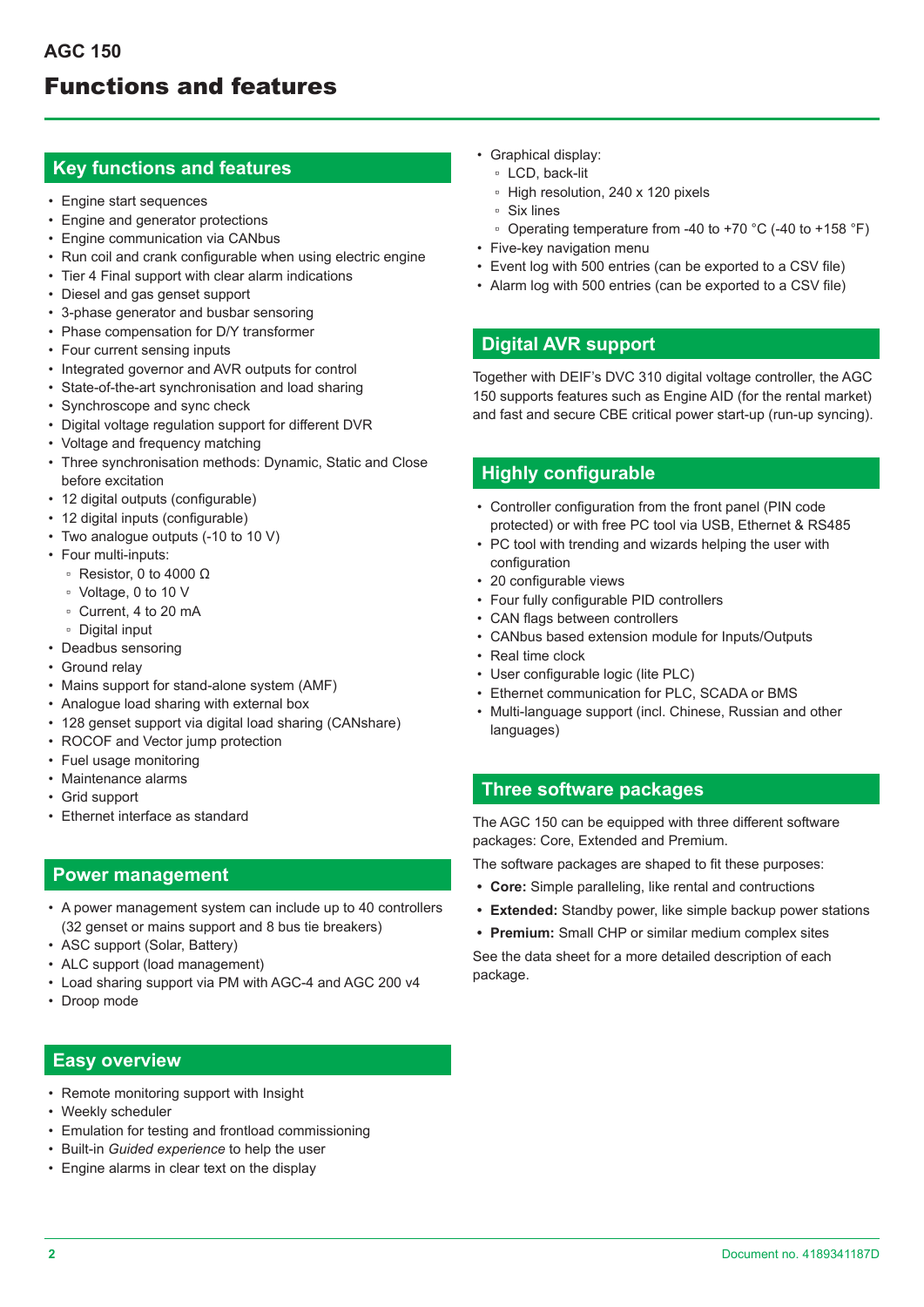# **AGC 150** Wiring and dimensions



### **Dimensions**



**Designed and made in Denmark.**